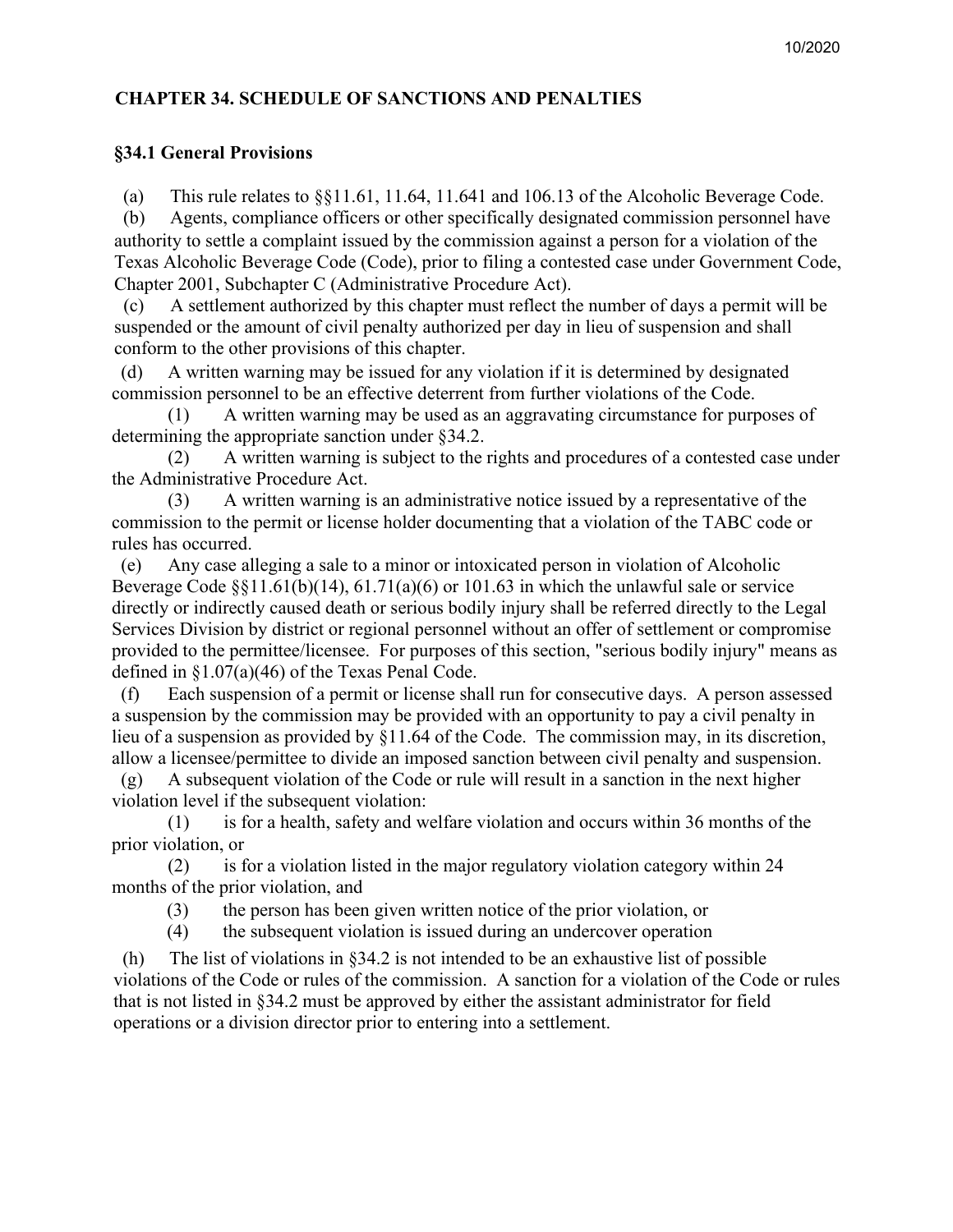(i) A person authorized to enter into a settlement under this section is also authorized to recommend a deviation from sanctions in §34.2 when aggravating or mitigating circumstances are found to exist.

- (1) A recommendation to deviate from sanctions in §34.2 must be made in writing.
- (2) The administrator or his designee must approve a recommendation to deviate from §34.2 before the settlement may be offered.

(j) This chapter does not apply to a contested case brought under Chapters C and D of the Administrative Procedure Act, or a complaint or violation referred to the legal division of the commission for resolution.

*Note: Original Rule Effective: August 21, 2008 Note: Amended Rule Effective: May 25, 2009 Note: Readopted Without Changes and Effective: March 27, 2018*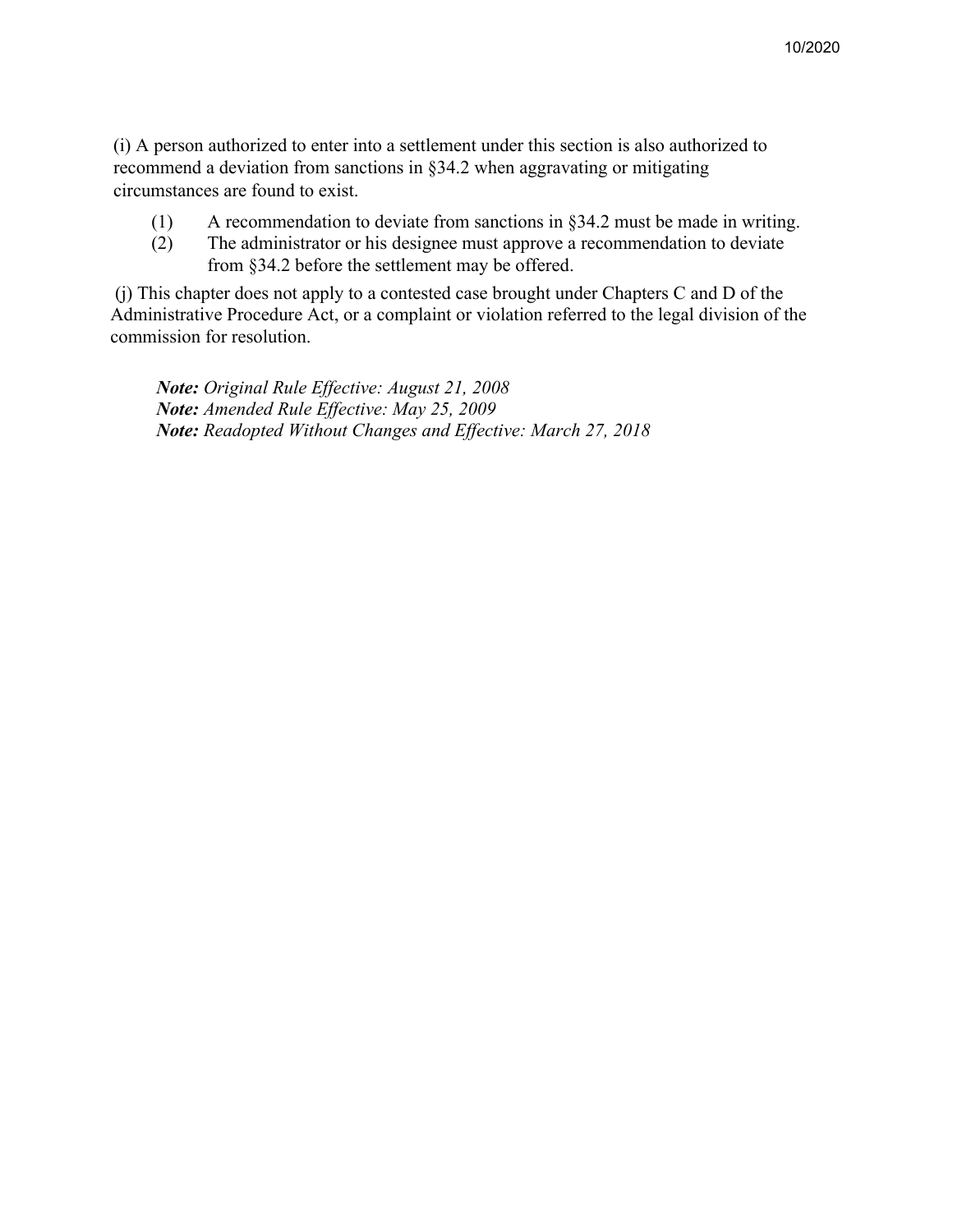# **§34.2 Schedule of Sanctions and Penalties for Health, Safety and Welfare Violations**

An act or failure to act which results in a violation of the code or rules that represents a threat to the public health, safety, or welfare will be assessed sanctions and penalties as follows:

Figure: 16 TAC §34.2

| <b>DESCRIPTION</b>                                                                                                                                                                                                                                                                                                         | 1 <sup>ST</sup> Violation    | 2 <sup>nd</sup> Violation     | 3 <sup>rd</sup> Violation  |
|----------------------------------------------------------------------------------------------------------------------------------------------------------------------------------------------------------------------------------------------------------------------------------------------------------------------------|------------------------------|-------------------------------|----------------------------|
| <b>Minor Related Offenses</b>                                                                                                                                                                                                                                                                                              |                              |                               |                            |
| Employing a minor to sell, serve, prepare or<br>otherwise handle alcoholic beverages in<br>violation of §106.09 or §61.71(a)(12),<br>Alcoholic Beverage Code.                                                                                                                                                              | 5-7 days<br>\$300 per day    | $10-14$ days<br>\$300 per day | 30-Cancel<br>\$300 per day |
| Permit a minor to possess or consume an<br>alcoholic beverage in violation of $§106.13$ ,<br>Alcoholic Beverage Code.                                                                                                                                                                                                      | $3-5$ days<br>\$300 per day  | $6-10$ days<br>\$300 per day  | 18-Cancel<br>\$300 per day |
| Sale of an alcoholic beverage to a minor in<br>violation of §106.03, Alcoholic Beverage<br>Code.                                                                                                                                                                                                                           | $8-12$ days<br>\$300 per day | $16-24$ days<br>\$300 per day | 48-Cancel<br>\$300 per day |
| Conducting business in a manner as to allow<br>a simple breach of the peace with no serious<br>bodily injury or deadly weapon involved (as<br>defined in the Texas Penal Code) in<br>violation of $\S22.12$ and $\S28.11$ , Alcoholic<br>Beverage Code.                                                                    | $3-5$ days<br>\$300 per day  | $6-10$ days<br>\$300 per day  | 18-Cancel<br>\$300 per day |
| Conducting business in a manner as to allow<br>an aggravated breach of the peace with a<br>serious bodily injury, death or involving a<br>deadly weapon (as defined in the Texas<br>Penal Code) in violation of §§22.12, 28.11,<br>69.13 and 71.09, Alcoholic Beverage Code.                                               | 25-35 days<br>\$300 per day  | Cancel                        | Cancel                     |
| Failure to report a breach of the peace in<br>violation of Alcoholic Beverage<br>Code§11.61(b)(21) and §61.71(a)(31).                                                                                                                                                                                                      | $2-5$ days<br>\$300 per day  | $4-10$ days<br>\$300 per day  | 12-Cancel<br>\$300 per day |
| Possession of, sale or delivery of, or<br>permitting the sale or delivery of narcotics<br>by a licensee or permittee or possession of<br>any equipment used or designed for the<br>administering of a narcotic in violation of<br>§104.01, Alcoholic Beverage Code, or Title<br>16, §35.41(27), Texas Administrative Code. | 25-35 days<br>\$300 per day  | Cancel                        | Cancel                     |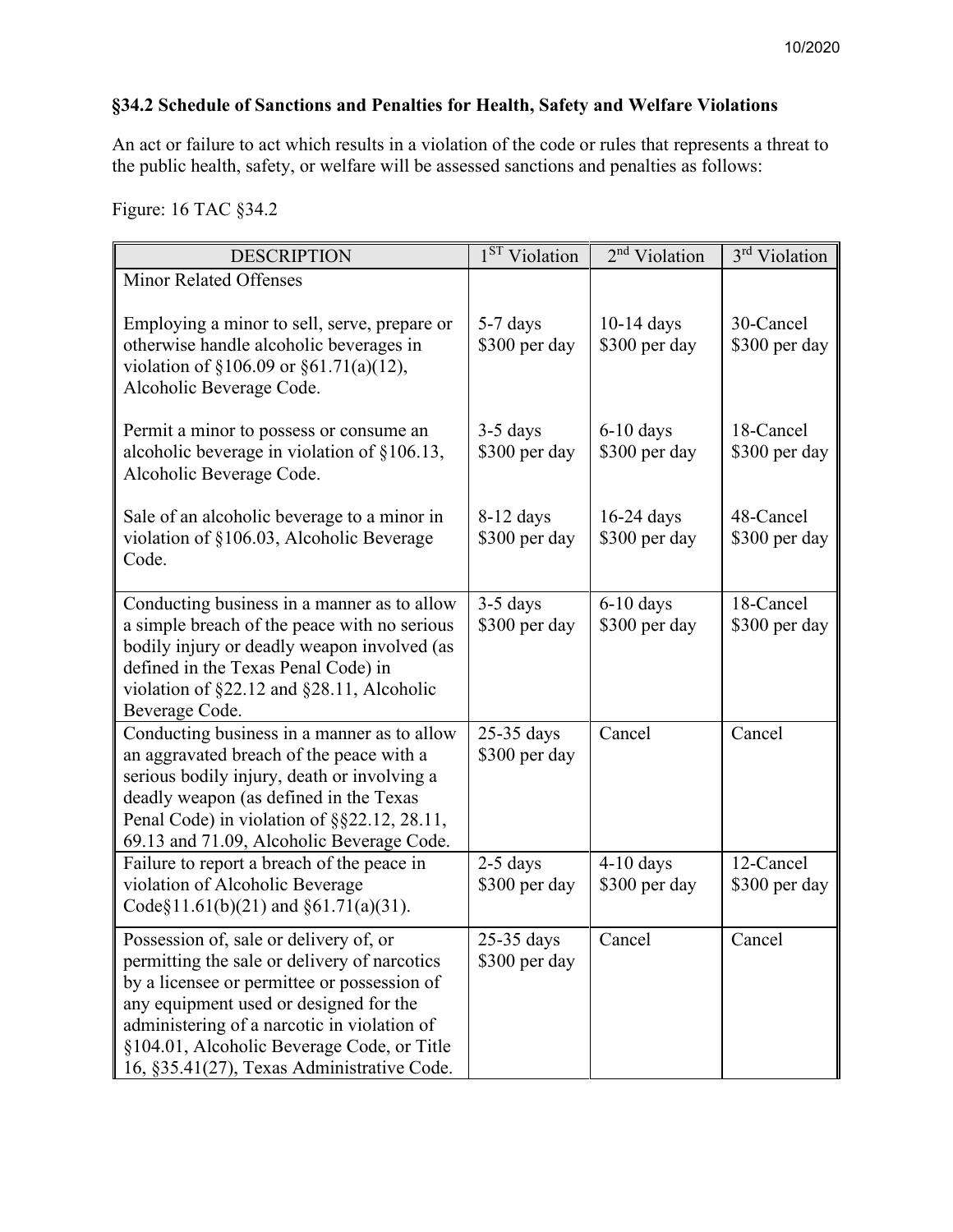| <b>DESCRIPTION</b>                                                                                                                                                                                                                                                                                                                                   | 1 <sup>ST</sup> Violation     | 2 <sup>nd</sup> Violation     | 3 <sup>rd</sup> Violation   |
|------------------------------------------------------------------------------------------------------------------------------------------------------------------------------------------------------------------------------------------------------------------------------------------------------------------------------------------------------|-------------------------------|-------------------------------|-----------------------------|
| The sale or service of an alcoholic beverage<br>to an intoxicated person in violation of<br>$\S$ [1.61(b)(14), 61.71(a)(6) or 101.63,<br>Alcoholic Beverage Code.                                                                                                                                                                                    | $8-12$ days<br>\$300 per day  | $16-24$ days<br>\$300 per day | Cancel                      |
| The license or permit holder or any<br>employee being intoxicated on a licensed<br>premise in violation of $\S11.61(b)(13)$ or<br>§104.01, Alcoholic Beverage Code.                                                                                                                                                                                  | $17-25$ days<br>\$300 per day | 34-50 days<br>\$300 per day   | Cancel                      |
| Permitting public lewdness, sexual contact<br>or obscene acts on a licensed premises in<br>violation of $\S61.71(a)(11)$ or $\S104.01$ ,<br>Alcoholic Beverage Code and commission<br>rule, $\S 35.41(1)$ or the exposure of a person<br>or permitting a person to expose his person<br>in violation of $\S 104.01(2)$ , Alcoholic<br>Beverage Code. | 5-7 days<br>\$300 per day     | $10-14$ days<br>\$300 per day | Cancel                      |
| Creating excessive noise or having<br>unsanitary conditions at a licensed premises<br>in violation of $\S 101.62$ or $\S 11.61(b)(9)$ ,<br>Alcoholic Beverage Code.                                                                                                                                                                                  | $3-5$ days<br>\$300 per day   | $6-10$ days<br>\$300 per day  | 18-30 days<br>\$300 per day |
| Sell, serve or deliver alcoholic beverages<br>during prohibited hours in violation of<br>§105.01, et seq, Alcoholic Beverage Code.<br>Consumption or permitted consumption of<br>an alcoholic beverage during prohibited<br>hours on a licensed premises in violation of<br>$\S$ [1.61(b)(22), 61.71(a)(18) or 105.06,<br>Alcoholic Beverage Code.   | 5-7 days<br>\$300 per day     | $10-14$ days<br>\$300 per day | Cancel                      |
| Rudely displaying or permitting a person to<br>rudely display a weapon in a retail<br>establishment in violation of $\S 104.01(3)$ ,<br>Alcoholic Beverage Code.                                                                                                                                                                                     | 5-7 days<br>\$300 per day     | $10-14$ days<br>\$300 per day | 30-Cancel<br>\$300 per day  |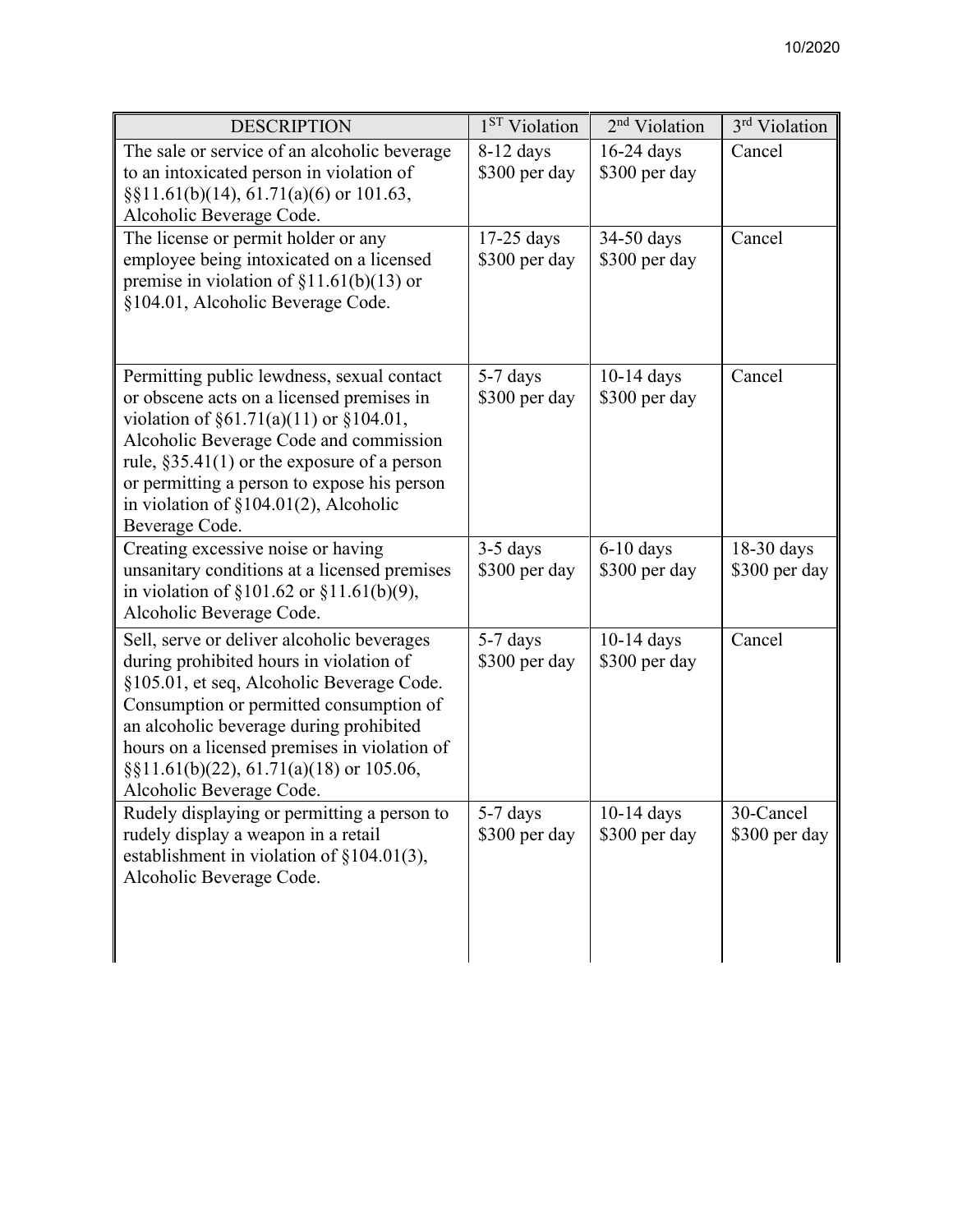| The place and manner of operation of an<br>establishment is such that it constitutes a<br>violation of $\S$ §11.46 (a)(8), 11.61(b)(7),<br>$61.42(a)(3)$ or $61.71(a)(17)$ , Alcoholic<br>Beverage Code by committing the below<br>listed violations. Requires detail on<br>offenses. |                           |                            |                  |
|---------------------------------------------------------------------------------------------------------------------------------------------------------------------------------------------------------------------------------------------------------------------------------------|---------------------------|----------------------------|------------------|
| Examples (not limited to the following<br>offenses):                                                                                                                                                                                                                                  |                           |                            |                  |
| Possession of any gambling paraphernalia or                                                                                                                                                                                                                                           | 5-7/\$300                 | 10-14/\$300                | Cancel           |
| device;<br>Gambling on a licensed premises;<br>Keeping a gambling place;                                                                                                                                                                                                              | 8-12/\$300<br>13-18/\$300 | 16-24/\$300<br>26-36/\$300 | Cancel<br>Cancel |
| Trafficking of an adult with intent that adult<br>engage in forced labor or services or<br>receives a benefit including labor or services<br>per $\S 20A.02(1-2)$ of the Penal Code;                                                                                                  | Cancel                    | Cancel                     | Cancel           |
| Trafficking an adult through force, fraud,<br>coercion, causing prostitution-related conduct,<br>receiving a benefit, or engaging in sexual<br>conduct with an adult per $\S20A.02(3-4)$ of the<br>Penal Code;                                                                        | Cancel                    | Cancel                     | Cancel           |
| Trafficking of one child with intent that child<br>engage in forced labor or services, or<br>receiving a benefit of such trafficking,<br>including labor or services per $\S20A.02(5-6)$<br>of the Penal Code;                                                                        | Cancel                    | Cancel                     | Cancel           |
| Trafficking of one child causing child to<br>engage in, be victim of, or conduct prohibited<br>by sexual offenses described in $\S20A.02(7)$ ,<br>received benefit, or participation in sexual<br>conduct with a child trafficked per §20A.02(7-<br>8) of the Penal Code;             | Cancel                    | Cancel                     | Cancel           |
| Continuous trafficking of persons under<br>§20A.03 of the Penal Code;                                                                                                                                                                                                                 | Cancel                    | Cancel                     | Cancel           |
| Prostitution;<br>Promotion of prostitution;                                                                                                                                                                                                                                           | Cancel                    | Cancel                     | Cancel           |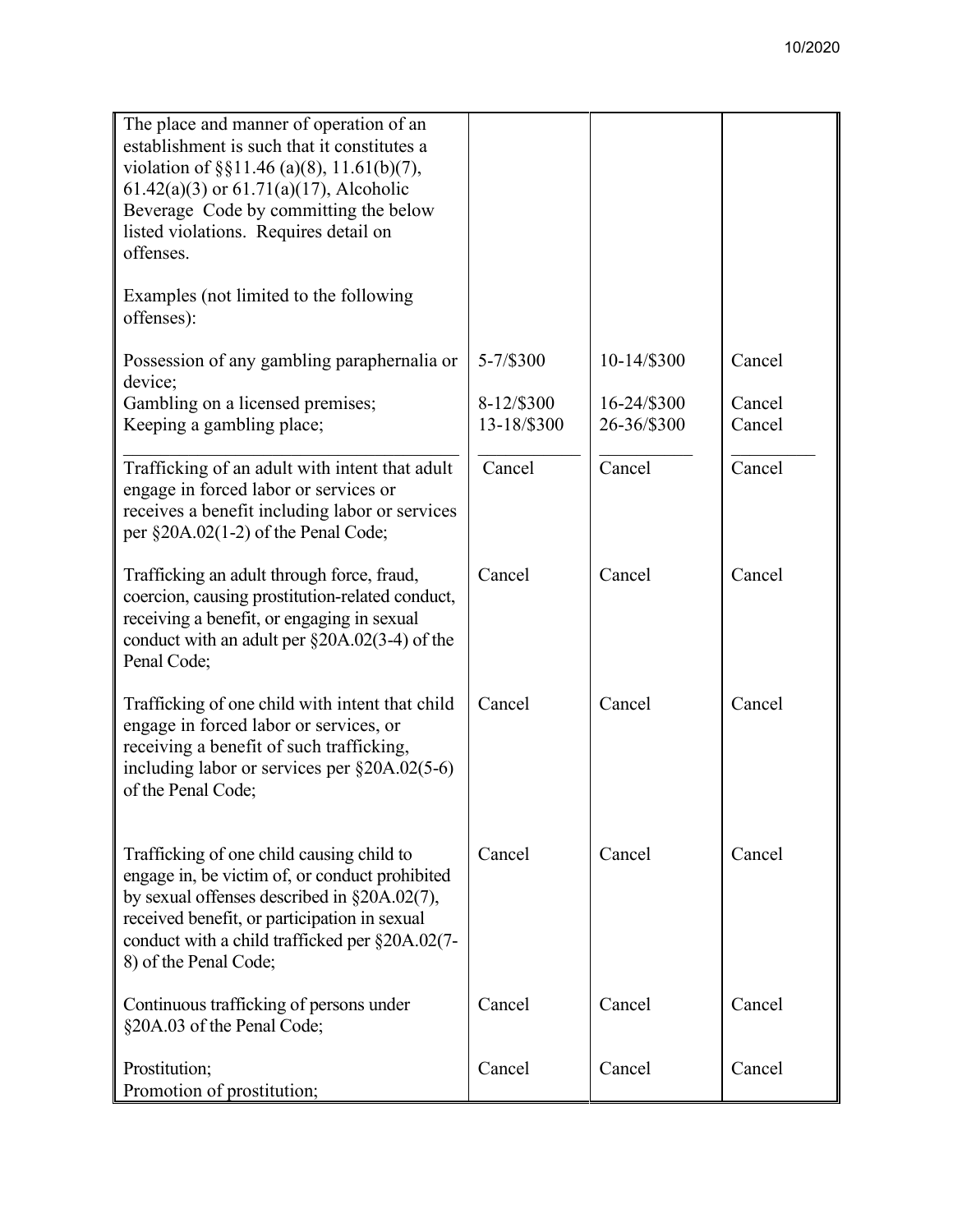| <b>DESCRIPTION</b>                       | 1 <sup>ST</sup> Violation | $2nd$ Violation | 3 <sup>rd</sup> Violation |
|------------------------------------------|---------------------------|-----------------|---------------------------|
| Prohibited Activities by Persons Younger | $5 - 7/$ \$300            | 10-14/\$300     | Cancel                    |
| Than 18 (See AB Code 106.15, Penal Code  | 8-12/\$300                | 16-24/\$300     | Cancel                    |
| 43.05, Penal Code 43.25 or Penal Code    | 13-18/\$300               | 26-36/\$300     | Cancel                    |
| $43.251$ ;                               | Cancel                    | Cancel          | Cancel                    |
| Obscenity.                               | Cancel                    | Cancel          | Cancel                    |
|                                          |                           |                 |                           |
|                                          |                           |                 |                           |
|                                          |                           |                 |                           |
|                                          |                           |                 |                           |
|                                          |                           |                 |                           |

*Note: Original Rule Effective: August 21, 2008 Note: Readopted Without Changes and Effective: March 27, 2018 Note: Amended Rule Effective: October 17, 2019*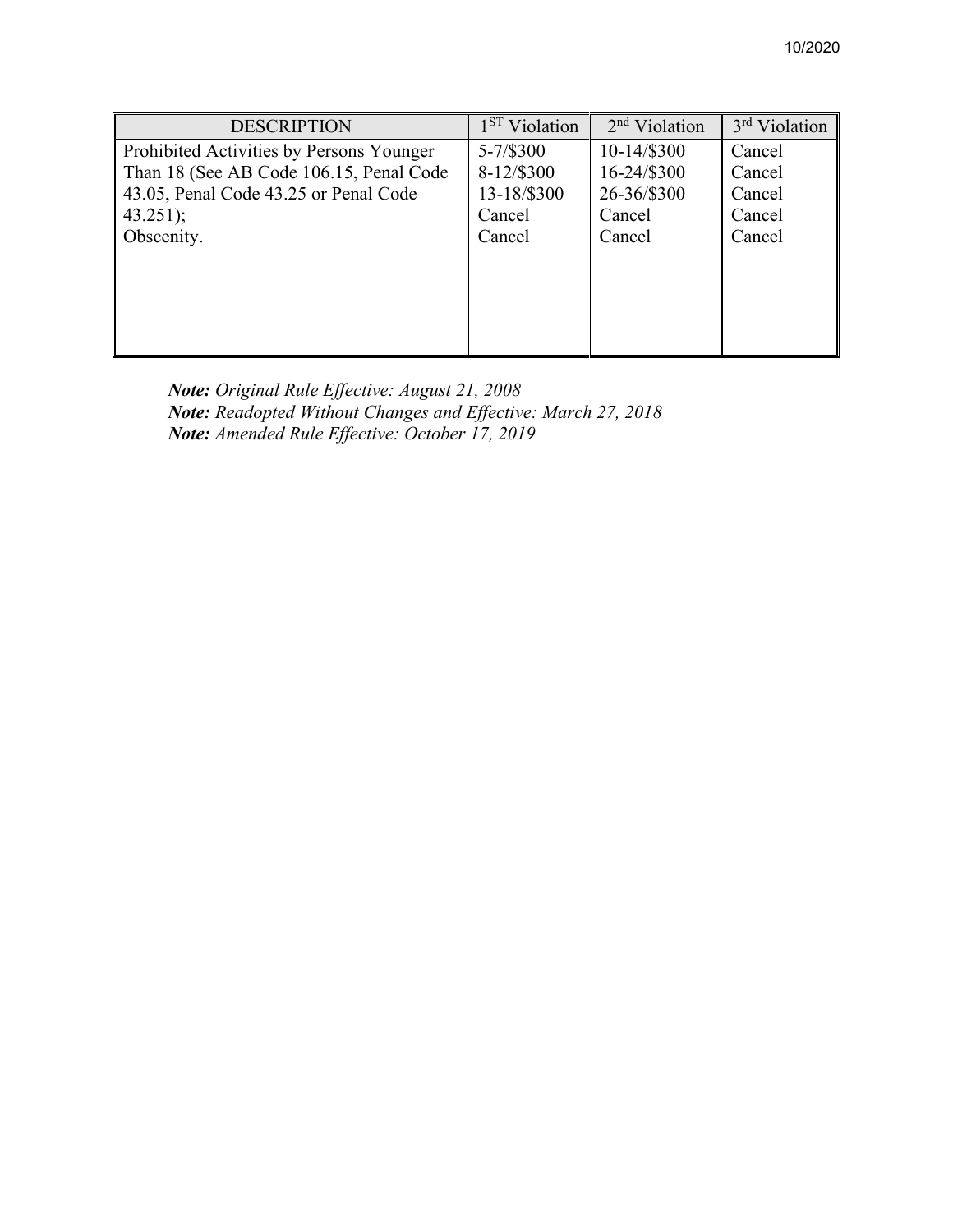## **§34.3 Schedule of Sanctions and Penalties for Major Regulatory Violations**

An act or failure to act which results in a violation of a major regulatory provision of the code or rules will be assessed sanctions and penalties as follows:

# Figure: 16 TAC §34.3

| <b>DESCRIPTION</b>                                                                                                                                                                                                            | <b>1ST Violation</b>                                           | 2nd Violation                                              | 3rd Violation               |
|-------------------------------------------------------------------------------------------------------------------------------------------------------------------------------------------------------------------------------|----------------------------------------------------------------|------------------------------------------------------------|-----------------------------|
| Refusing to allow an inspection of a<br>licensed premises or interfering with an<br>inspection of a licensed premises in<br>violation of §§32.17(a)(2), 61.71(a)(14),<br>$61.74(a)(7)$ or 101.04, Alcoholic<br>Beverage Code. | $8-13$ days<br>\$300 per day                                   | 16-26 days<br>\$300 per day                                | Cancel                      |
| Operating an establishment as an illegal<br>open saloon in violation of $\S 32.17(a)(1)$<br>or §32.01(2), Alcoholic Beverage Code.                                                                                            | 5-7 days<br>\$300 per day                                      | 10-14 days<br>\$300 per day                                | Cancel                      |
| Selling wine over 17% alcohol content<br>during prohibited hours in violation of<br>§24.07, Alcoholic Beverage Code.                                                                                                          | $3-5$ days<br>\$300 per day                                    | $6-10$ days<br>\$300 per day                               | 18-30 days<br>\$300 per day |
| Sale of alcoholic beverages while<br>serving a suspension in violation of<br>§§11.68, 61.71(a)(22) or 61.84,<br>Alcoholic Beverage Code.                                                                                      | Original<br>suspension<br>plus<br>$8-13$ days<br>\$300 per day | Original<br>suspension plus<br>16-26 days<br>\$300 per day | Cancel                      |
| Subterfuge – Permitting another person<br>to use a license or permit other than the<br>one it is issued to in violation of §11.05<br>and §109.53, Alcoholic Beverage Code.                                                    | Cancel                                                         |                                                            |                             |
| Possession of distilled spirits without<br>local distributor stamps on the container<br>in violation of $\S 28.15$ or $\S 32.20$ ,<br>Alcoholic Beverage Code.                                                                | 6-8 days<br>\$300 per day                                      | 12-16 days<br>\$300 per day                                | Cancel                      |
| Possession of an empty distilled spirits<br>container with the local distributor<br>stamp not mutilated in violation of<br>agency rule §41.72.                                                                                | $3-5$ days<br>\$300 per day                                    | $6-10$ days<br>\$300 per day                               | Cancel                      |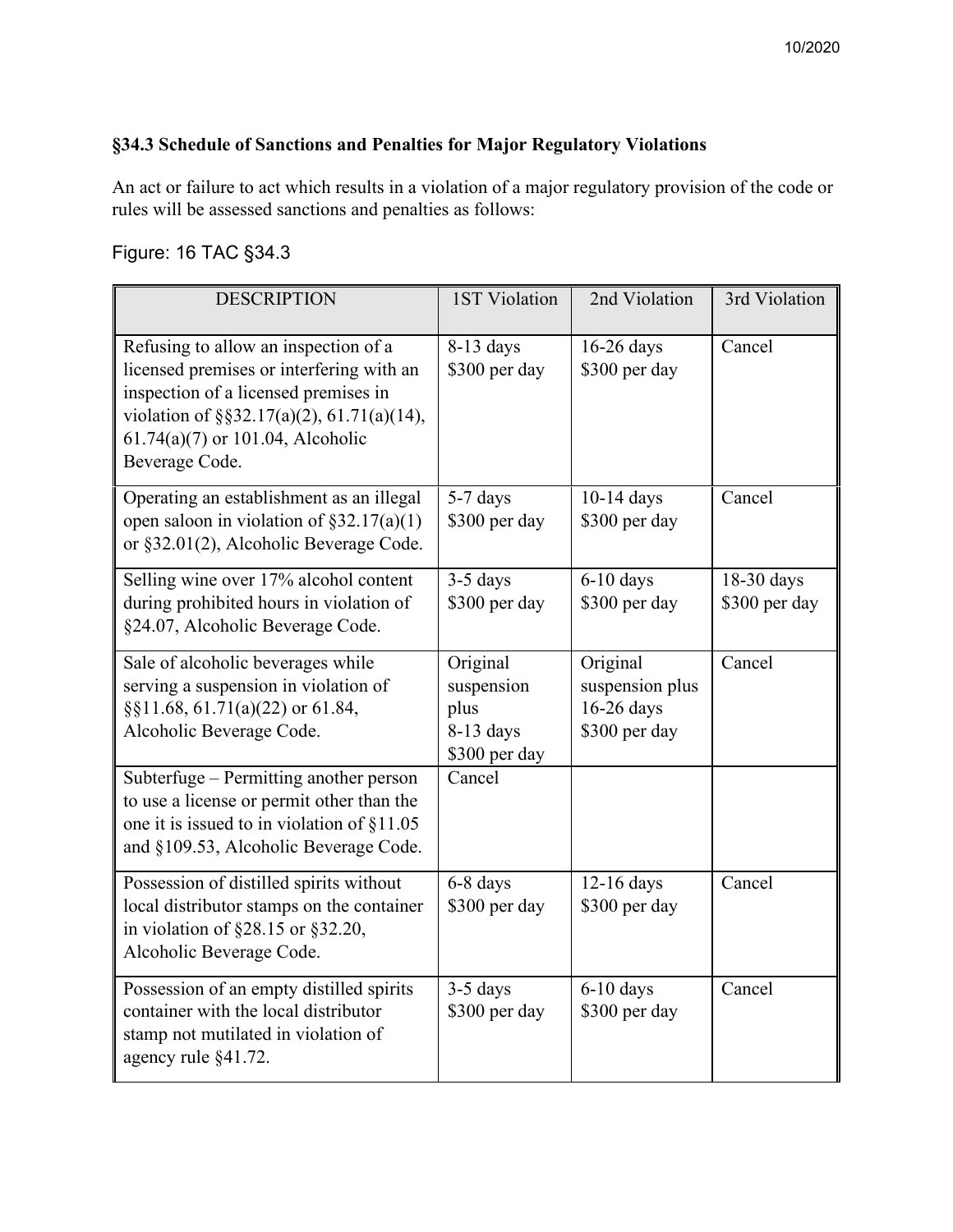| <b>DESCRIPTION</b>                                                                                                                                                                                                             | 1ST Violation                | 2nd Violation                 | 3rd Violation               |
|--------------------------------------------------------------------------------------------------------------------------------------------------------------------------------------------------------------------------------|------------------------------|-------------------------------|-----------------------------|
| Possession of any uninvoiced alcoholic<br>beverages in violation of §28.06 and<br>§32.08, Alcoholic Beverage Code and<br>agency rule §41.50.                                                                                   | $8-13$ days<br>\$300 per day | $16-26$ days<br>\$300 per day | Cancel                      |
| Knowingly possess uninvoiced alcoholic<br>beverages in violation of §28.06,<br>Alcoholic Beverage Code and agency<br>rule §41.50 or refilling distilled spirits<br>bottles in violation of §28.08, Alcoholic<br>Beverage Code. | Cancel                       |                               |                             |
| Sale of any unauthorized alcoholic<br>beverage in violation of §11.01,<br>Alcoholic Beverage Code.                                                                                                                             | 8-13 days<br>\$300 per day   | 16-26 days<br>\$300 per day   | Cancel                      |
| Possession of any unauthorized<br>alcoholic beverage by a licensee or<br>permittee or his employee in violation of<br>§69.12 or §61.71(a)(9), Alcoholic<br>Beverage Code.                                                      | 3-5 days<br>\$300 per day    | $6-10$ days<br>\$300 per day  | Cancel                      |
| Consumption of or permitting<br>consumption of an alcoholic beverage<br>on the premises of any off-premise<br>license or permit in violation of<br>§§22.10, 22.11, 26.01 or 71.01,<br>Alcoholic Beverage Code.                 | $3-5$ days<br>\$300 per day  | $6-10$ days<br>\$300 per day  | Cancel                      |
| Permitting an open container on the<br>premises of any off-premise license or<br>permit in violation of $\S71.01$ or $\S24.09$ ,<br>Alcoholic Beverage Code.                                                                   | $3-5$ days<br>\$300 per day  | $6-10$ days<br>\$300 per day  | 18-30 days<br>\$300 per day |
| Purchase of an alcoholic beverage from<br>an unauthorized source in violation of<br>$\S$ §61.71(a)(19), 61.71(a)(20), 69.09 or<br>71.05, Alcoholic Beverage Code.                                                              | 6-8 days<br>\$300 per day    | $12-16$ days<br>\$300 per day | Cancel                      |
| Sale of an alcoholic beverage by a<br>retailer for the purpose of resale in<br>violation of §71.05, Alcoholic Beverage<br>Code.                                                                                                | $8-13$ days<br>\$300 per day | $16-26$ days<br>\$300 per day | Cancel                      |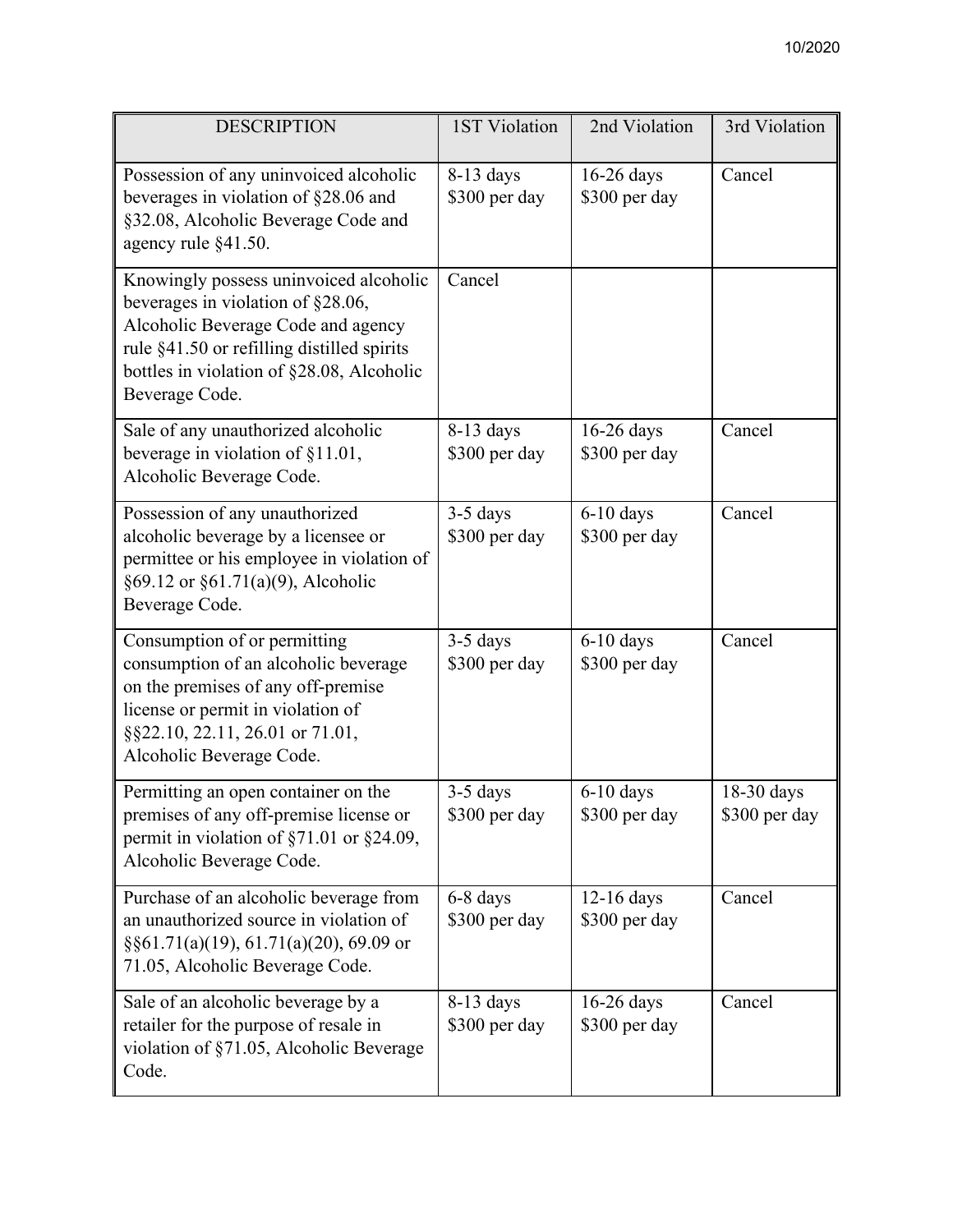| <b>DESCRIPTION</b>                                                                                                                                                                                                                                                                                          | <b>1ST Violation</b>        | 2nd Violation                 | 3rd Violation               |
|-------------------------------------------------------------------------------------------------------------------------------------------------------------------------------------------------------------------------------------------------------------------------------------------------------------|-----------------------------|-------------------------------|-----------------------------|
| Purchasing alcoholic beverages while on<br>the "delinquent list" in violation of<br>§102.32(d), Alcoholic Beverage Code.                                                                                                                                                                                    | 5-7 days<br>\$300 per day   | $10-14$ days<br>\$300 per day | Cancel                      |
| Selling an alcoholic beverage away from<br>a licensed premises. §61.06                                                                                                                                                                                                                                      | 3-5 days<br>\$300 per day   | $6-10$ days<br>\$300 per day  | 18-30 days<br>\$300 per day |
| Storage of alcoholic beverages off a<br>licensed premises in violation of §69.10,<br>Alcoholic Beverage Code.                                                                                                                                                                                               | $3-5$ days<br>\$300 per day | $6-10$ days<br>\$300 per day  | 18-30 days<br>\$300 per day |
| Making false or misleading statements<br>in original or renewal applications or<br>making false or misleading statements in<br>documents submitted with or attached to<br>applications for licenses or permits in<br>violation of $\S\S11.46(4)$ , 61.71(a)(4) or<br>61.74(a)(11), Alcoholic Beverage Code. | Cancel                      |                               |                             |
| Sale or delivery of unauthorized<br>alcoholic beverages to a non-licensed<br>business in violation of manufacturing<br>and wholesaler sections of the Alcoholic<br>Beverage Code. §§11.01, 19.01, 61.01<br>or 62.01                                                                                         | 6-8 days<br>\$300 per day   | 12-16 days<br>\$300 per day   | Cancel                      |
| Sale to a permittee who is on the<br>delinquent list, failure to timely collect<br>credit payments, or failure to report<br>credit law violations;                                                                                                                                                          | $3-5$ days<br>\$300 per day | $6-10$ days<br>\$300 per day  | 18-30 days<br>\$300 per day |
| Failure to notify the commission of a<br>delinquent account in violation of<br>§102.32, Alcoholic Beverage Code;                                                                                                                                                                                            |                             |                               |                             |
| Failure to report cash law violations or<br>failure to sell beer for cash in violation<br>of §102.31, Alcoholic Beverage Code.                                                                                                                                                                              |                             |                               |                             |